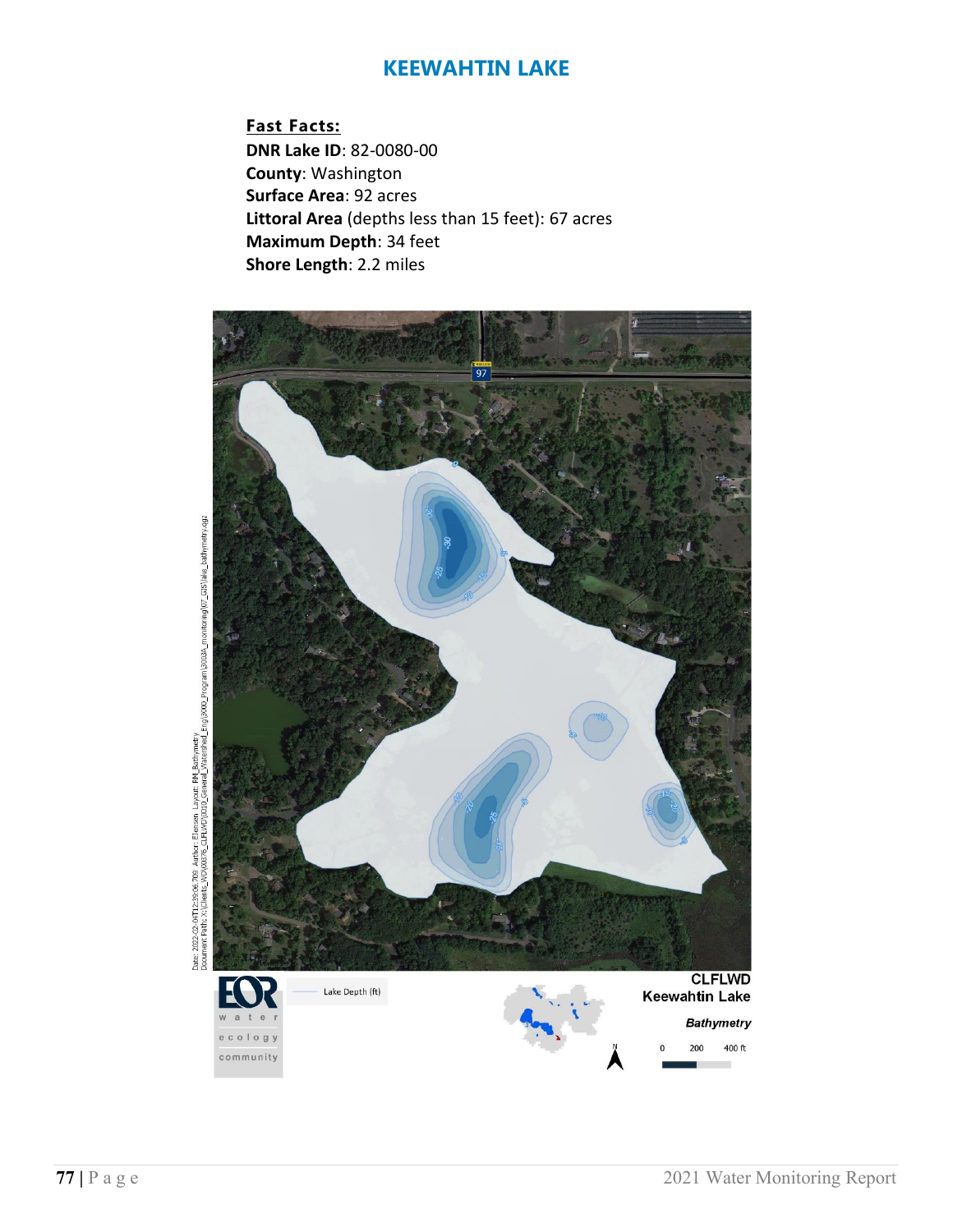# **2021 Surface Water Quality Summary**

### **Nutrients:**

*June-Sept. Average Total Phosphorus (TP, µg/L)*

**13.3 ug/L**



**Algae:** *June-Sept. Average Chlorophyll-a (Chl-a, µg/L)*

**2.7 ug/L**



**Clarity:**  *June-Sept. Average Secchi Depth (Secchi, ft)*

**15.1 feet**



Growing Season (June-September) 20 Total Phosphorus (µg/L) 15  $\bullet$  $\bullet$  $10$ 5 12 Chlorophyll a (µg/L)  $\boldsymbol{9}$  $\,$  6  $\,$  $\overline{\mathbf{3}}$  $\bullet$  $\bullet$  $\bullet$  $\bullet$  $\bullet$  $\pmb{4}$ Secchi Depth (ft) 8  $12\,$  $\bullet$  $\bullet$ 16  $04 - 01$  $07 - 01$ 05-01 06-01 08-01 09-01 10-01 Date

State standard are shown with a dashed red line. Phosphorus =  $40 \mu g/L$ , Chlorophyll-a =  $14$ µg/L, Secchi Depth = 4.6 feet. Sample points are shown in black dots. Points above the line are worse than the State standard. Points below the line are better than the State standard.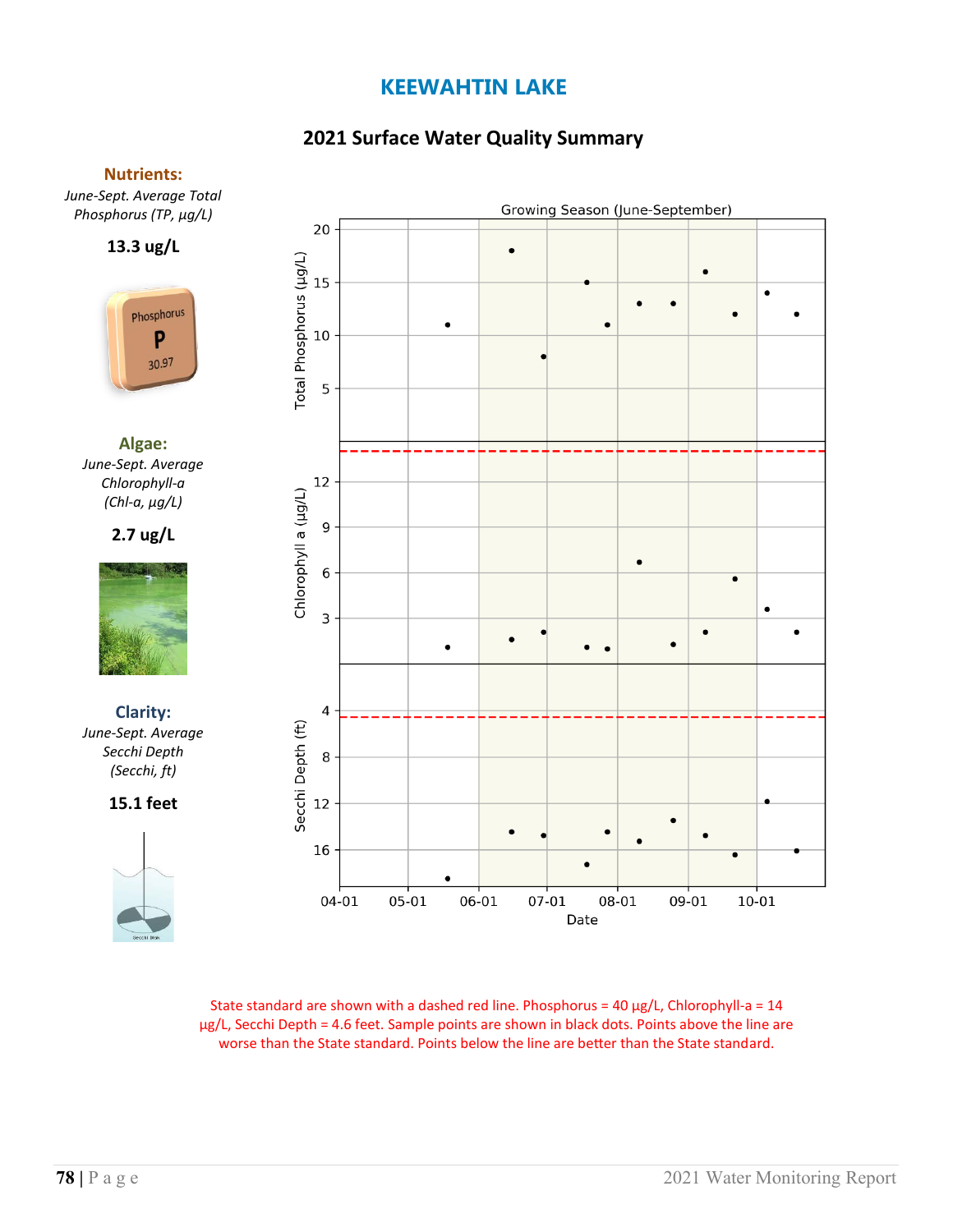# **Historical Water Quality Summary**

|                             | Phosphorus $(\mu g/L)$ | Chl-a $(\mu g/L)$ | Secchi (feet) |
|-----------------------------|------------------------|-------------------|---------------|
| <b>State Standard</b>       | < 40                   | < 14              | > 4.6         |
| 10-year Average (2012-2021) | 14.4                   | 2.6               | 13.9          |
| <b>2040 District Goal</b>   | < 20                   | n/a               | >10           |
| 5-year Average (2017-2021)  | 15.3                   | 2.5               | 12.9          |

#### **Nutrients:**

*June-Sept. Average Total Phosphorus (TP, µg/L)*



**Algae:** *June-Sept. Average Chlorophyll-a (Chl-a, µg/L)*



**Clarity:** *June-Sept. Average Secchi Depth (Secchi, ft)*





State standard are shown as the boundary between green and light blue. (Phosphorus = 40  $\mu$ g/L, Chlorophyll-a =  $14 \mu g/L$ , Secchi Depth = 4.6 feet. Growing season averages are shown as black points. Points in the green area are above the state standard. Points in the light blue area are better than the